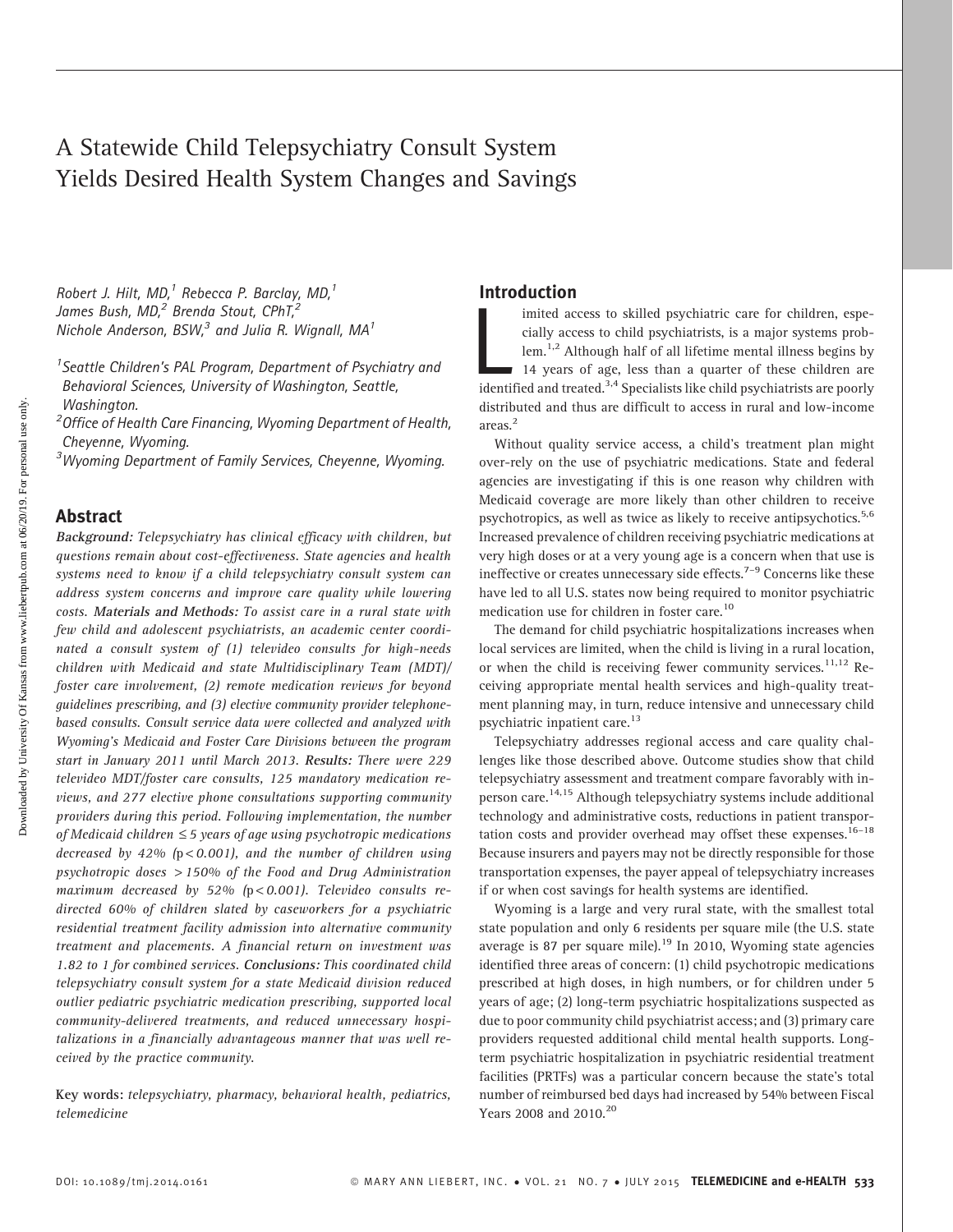Wyoming responded to these issues by engaging a team of University of Washington–based telemedicine-focused child psychiatrists to deliver rapid access consultation services in a coordinated system that would address all of these above concerns. This article reviews outcomes of that consultation service.

## Materials and Methods

Wyoming Medicaid engaged a team of telemedicine child and adolescent psychiatrists at its regional affiliated medical school, the University of Washington School of Medicine. This centrally administered, three-part consultation service started January 2011.

- 1. Televideo consults for Multidisciplinary Teams (MDTs). Foster care caseworkers requested rapid-access televideo patient appointments when a long-term inpatient or residential stay was being arranged by the local MDT, or when a second opinion was needed for other reasons. Consultants provided a record review, an approximately 30-min telephone conference with the caseworker, a 1.5–2-hour patient appointment during business hours using dedicated videoconference equipment in local foster care offices, follow-up with the caseworker, and a detailed final report within 5 business days. MDT preconsult placement plans were recorded at the time of consult for tracking.
- 2. Medication reviews (second opinion). Age and dose thresholds were created in the Medicaid outpatient medication authorization system that automatically triggered requests for rationale and supporting documentation from the prescriber, as detailed at the wymedicaid.org Web site. Consultants then reviewed these documents and discussed the case with the prescriber at a scheduled telephone review during business hours, where pertinent best practice suggestions could be made. Wyoming Medicaid referred to the consultants' written reviews when making approval decisions.
- 3. Elective telephone consultations (Partnership Access Line [PAL]). All medical providers in Wyoming were given immediate telephone access to a child psychiatrist who they could call to consult on any of their patients on weekdays 9 a.m.–6 p.m. The PAL service further provided referral assistance and televideo consult appointments upon request.<sup>21</sup> PAL consultants hosted free regional Category I educational conferences about best practice mental healthcare, referencing a peerreviewed care guide that was sent to all primary care providers (the guide is also free at www.wyomingpal.org).

Consultants recorded all service characteristics in a Microsoft $^\circ$ (Redmond, WA) Access® database in their usual workflow. An aggregated query of this database was performed on all three types of consults from January 1, 2011 to March 31, 2013 regarding demographics, service characteristics, and recommendations. For televideo MDT consults, placement histories for each child 6 months after his or her consult were obtained from the Wyoming Department of Family Services, as well as all outpatient claims data from Wyoming Medicaid. Overall cost calculations used the state's 2013 PRTF average daily rate and 2013 outpatient CPT code rates. Wyoming Medicaid

reported its state psychiatric medication utilization rates and costs for its entire Medicaid population for state Fiscal Years 2010–2014. Pearson's chi-squared test was used for significance of change tests. This overall analysis procedure was approved for exempt review by the Seattle Children's Institutional Review Board. Community providers had no charge for receipt of any consult services as all program funding came from the Wyoming Department of Health.

### Results

There were 229 televideo MDT consults, 125 second opinion reviews, and 277 elective PAL consults performed (Table 1). One hundred thirty-one community providers attended one of nine child mental health educational conferences.

#### TELEVIDEO CONSULTS FOR MDTS

Consultations were completed an average of 3.3 business days from caseworker request. Each patient had a mean of three different diagnostic issues, with disruptive behavior disorder (52%), depressive disorder (44%), attention-deficit hyperactivity disorder (39%), posttraumatic stress disorder (36%), and anxiety (28%) as the most common. Consultants recommended a mean of three different new psychotherapy or psychosocial interventions per patient. They also recommended to either start or increase a medication in 57% of cases and recommended to either stop or decrease a medication in 39% of cases.

One hundred forty-one of the referred children (62%) had been planned by their local team to enter a PRTF long-term hospitalization before their consult. Placement records found only 57 of this subgroup of 141 children (40%) were subsequently admitted to a PRTF during the next 6 months postconsultation, for a mean duration of

| Table 1. Patient Demographics                                                           |                                                        |                                                            |                                                                          |  |  |  |  |  |  |
|-----------------------------------------------------------------------------------------|--------------------------------------------------------|------------------------------------------------------------|--------------------------------------------------------------------------|--|--|--|--|--|--|
|                                                                                         | <b>TELEVIDEO</b><br><b>CONSULTS</b><br><b>FOR MDTS</b> | <b>MEDICATION</b><br><b>REVIEW</b><br><b>CONSULTATIONS</b> | <b>ELECTIVE</b><br><b>TELEPHONE</b><br><b>CONSULTATIONS</b><br>$(PAL)^a$ |  |  |  |  |  |  |
| Patients (n)                                                                            | 229                                                    | 125                                                        | 277                                                                      |  |  |  |  |  |  |
| Age groups                                                                              |                                                        |                                                            |                                                                          |  |  |  |  |  |  |
| $0-5$ years                                                                             | $2 (-1\%)$                                             | 46 (37%)                                                   | 40 (14%)                                                                 |  |  |  |  |  |  |
| $6-12$ years                                                                            | 61 (27%)                                               | 29 (23%)                                                   | 132 (48%)                                                                |  |  |  |  |  |  |
| $13-18$ years                                                                           | 165 (72%)                                              | 43 (34%)                                                   | 79 (29%)                                                                 |  |  |  |  |  |  |
| $>18$ years                                                                             | $1 (-1\%)$                                             | 7(6%)                                                      | 15 (5%)                                                                  |  |  |  |  |  |  |
| Gender                                                                                  |                                                        |                                                            |                                                                          |  |  |  |  |  |  |
| Male                                                                                    | 142 (62%)                                              | 83 (66%)                                                   | 175 (63%)                                                                |  |  |  |  |  |  |
| Female                                                                                  | 87 (38%)                                               | 42 (34%)                                                   | 97 (35%)                                                                 |  |  |  |  |  |  |
| <sup>a</sup> Four percent of Partnership Access Line (PAL) callers did not report their |                                                        |                                                            |                                                                          |  |  |  |  |  |  |

Four percent of Partnership Access Line (PAL) callers did not report their patients' age and sex.

MDTs, Multidisciplinary Teams.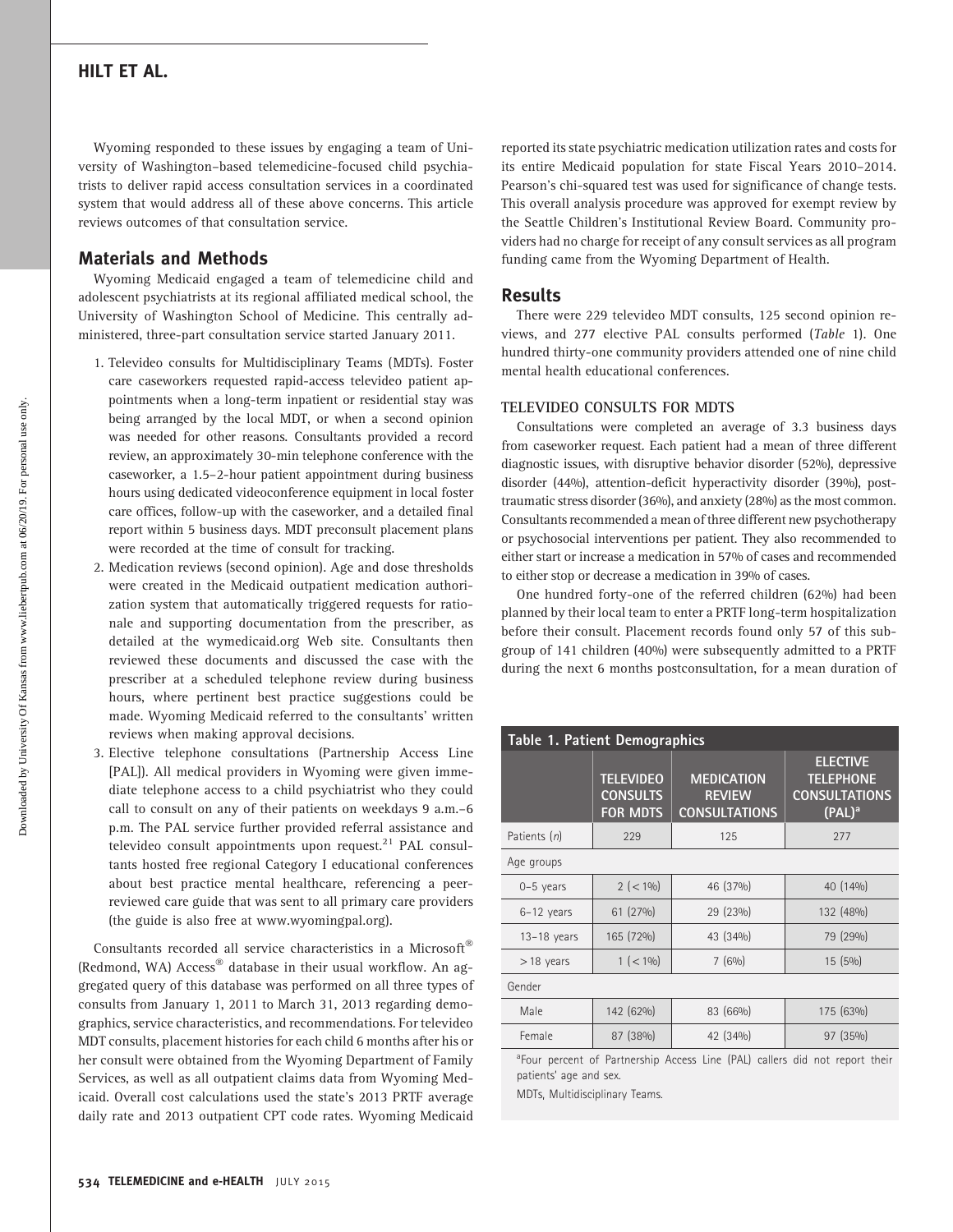## STATEWIDE CHILD TELEPSYCHIATRY CONSULT SYSTEM

| Table 2. Cost Analysis for Televideo Multidisciplinary<br><b>Team Consults</b>         |                |  |  |  |  |  |
|----------------------------------------------------------------------------------------|----------------|--|--|--|--|--|
| <b>CALCULATION</b>                                                                     | <b>COST</b>    |  |  |  |  |  |
| Predicted total care costs $(141 \times $48,085.53)$                                   | \$6,780,059.73 |  |  |  |  |  |
| Actual care costs $(57 \times $48,085.53) + (84 \times $18,538.48)$                    | \$4,298,107.53 |  |  |  |  |  |
| Costs avoided (predicted - actual)                                                     | \$2,481,952.20 |  |  |  |  |  |
| Operating expenses (for 229 televideo MDT<br>consults and all supporting PAL services) | \$881,000      |  |  |  |  |  |
| Net savings (costs avoided - operating expenses)                                       | \$1,600,952.20 |  |  |  |  |  |
| Return on investment (net savings/operating expenses)                                  | 1.82           |  |  |  |  |  |

Findings reflect outcomes of 141 children being processed into a psychiatric residential treatment facility admission prior to consultation.

MDT, multidisciplinary team; PAL, Partnership Access Line.

4.5 months. The remaining 84 children went to family homes (53%) and other group residential care settings (47%). The hospitalized children had mean inpatient and outpatient combined expenditures of \$48,085.53 per child over the next 6 months postconsult. The remaining 84 children in this group who were not PRTF-admitted (redirected into other forms of care such as new outpatient services) had mean combined inpatient and outpatient expenditures of \$18,538.48 per child over the next 6 months postconsult. These figures entered a return on investment calculation (Table 2).

## MANDATORY MEDICATION REVIEW CONSULTATIONS (SECOND OPINION)

Medication reviews were requested for high dose (60%), young age (37%), or polypharmacy (3%) criteria. Reviews occurred primarily with psychiatrists (48%), primary care providers (40%), or psychiatric nurse practitioners/physician assistants (6%). In two-thirds of reviews, continued authorizations of the medication as prescribed were recommended. In one-sixth of reviews, temporary authorizations of the medication were recommended to allow planned medication changes and dose adjustments to occur. In the remaining one-sixth of reviews, immediate changes to the prescribing plan were recommended because of safety or best practice concerns.

#### ELECTIVE TELEPHONE CONSULTATIONS (PAL)

Elective consult callers were primarily primary care providers (77%), although psychiatrists, psychiatric nurse practitioners, therapists, and system administrators also called. Calls averaged 16.5 min and were most often about children with Medicaid insurance (59%). Patients received a mean of 1.4 psychotropics at the time of the call. In 27% of calls, a medication start was recommended, whereas in 16% a medication stop was recommended. The child and adolescent psychiatrist recommended new nonmedication interventions, such as behavior management training, in 84% of calls.

#### STATE MEDICATION PRESCRIBING TRENDS

From the start of the service through July of 2013, the total statewide percentage of children with Medicaid receiving psychotropics remained stable at 9.1%. However, the number of children  $\leq$  5 years old prescribed psychotropics decreased  $42\%$  ( $p < 0.001$ ), the number prescribed doses > 150% of the adult Food and Drug Administration (FDA) maximum decreased 52% ( $p < 0.001$ ), and the number of children prescribed five or more concurrent medications decreased nonsignificantly, by 14% ( $p = 0.596$ ) (Table 3 and Fig. 1). Among children in foster care, there was a 54% decline in use of psychotropics at doses > 150% of the adult FDA maximum  $(p=0.023)$ . With inflation adjustment (to use 2013 dollars), state expenditures on psychotropics for youth  $\leq$  21 years of age decreased during this time frame by approximately \$209,500, which is greater than the \$29,375 cost of performing these mandatory medication reviews.<sup>22</sup>

### PROVIDER FEEDBACK

The Wyoming Medicaid Director obtained the following provider feedback on medication second opinions: ''The physicians said they

| Table 3. Medicaid Psychiatric Medication Utilizers $\leq$ 21 Years of Age |                                             |                                                          |                                    |                                            |                                                   |                                       |                                                          |                          |                                       |                                          |       |  |
|---------------------------------------------------------------------------|---------------------------------------------|----------------------------------------------------------|------------------------------------|--------------------------------------------|---------------------------------------------------|---------------------------------------|----------------------------------------------------------|--------------------------|---------------------------------------|------------------------------------------|-------|--|
|                                                                           | <b>ALL PSYCHOTROPIC</b><br><b>UTILIZERS</b> |                                                          | UTILIZERS<br>$\leq$ 5 YEARS OF AGE |                                            | UTILIZERS WITH DOSE<br>$\geq$ 150% OF FDA MAXIMUM |                                       | UTILIZERS WITH $\geq$ 5<br><b>CONCURRENT MEDICATIONS</b> |                          |                                       |                                          |       |  |
| DATE RANGE <sup>a</sup>                                                   | <b>NUMBER</b><br>0F<br><b>CLIENTS</b>       | ∣% OF ALL∣NUMBER∣<br><b>MEDICAID</b><br><b>ELIGIBLES</b> | <b>OF</b><br><b>CLIENTS</b>        | $%$ OF<br>  UTILIZERS   VALUE <sup>º</sup> | P                                                 | <b>NUMBER</b><br>0F<br><b>CLIENTS</b> | $%$ OF<br>UTILIZERS VALUE <sup>b</sup>                   | P                        | <b>NUMBER</b><br>0F<br><b>CLIENTS</b> | $%$ OF<br>UTILIZERS   VALUE <sup>6</sup> | P     |  |
| July 1, 2009-June 30, 2010                                                | 5.450                                       | 9.14%                                                    | 218                                | 4.0%                                       |                                                   | 137                                   | 2.51%                                                    | $\overline{\phantom{0}}$ | 34                                    | 0.62%                                    |       |  |
| July 1, 2010-June 30, 2011                                                | 5.616                                       | 9.12%                                                    | 228                                | 4.06%                                      | 0.98                                              | 91                                    | 1.62%                                                    | < 0.001                  | 29                                    | 0.52%                                    | 0.596 |  |
| July 1, 2011-June 30, 2012                                                | 5.617                                       | 9.15%                                                    | 172                                | 3.06%                                      | 0.002                                             | 84                                    | 1.50%                                                    | < 0.001                  | 46                                    | 0.82%                                    | 0.176 |  |
| July 1, 2012-June 30, 2013                                                | 5,533                                       | 9.09%                                                    | 126                                | 2.28%                                      | < 0.001                                           | 66                                    | 1.19%                                                    | < 0.001                  | 29                                    | 0.52%                                    | 0.596 |  |

<sup>a</sup>For unduplicated clients during the stated state fiscal year.

<sup>b</sup>p value from Pearson's chi-squared test, relative to reference point of the state fiscal year ending June 30, 2010 (before consult services began).

FDA, Food and Drug Administration.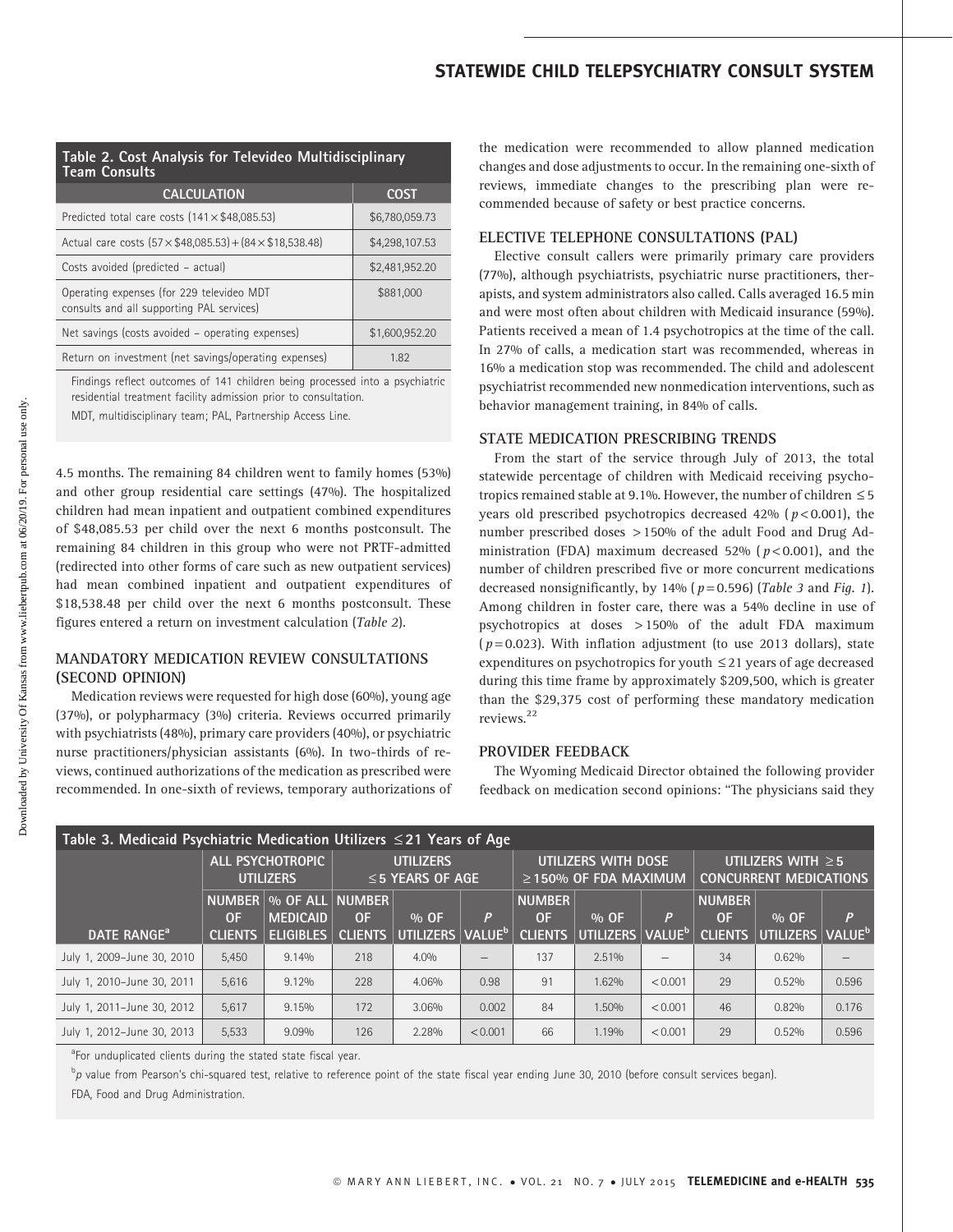Downloaded by University Of Kansas from www.liebertpub.com at 06/20/19. For personal use only. Oownloaded by University Of Kansas from www.liebertpub.com at 06/20/19. For personal use only

## HILT ET AL.



Fig. 1. All Medicaid psychiatric medication users  $\leq$  21 years of age. FDA Max, Food and Drug Administration maximum.

really appreciated [medication reviews], even though it cut a bit into their work flow, as they were challenged to defend their decision, they often changed their therapy after consultation, or if Seattle agreed with the decision it gave them greater confidence.'' Foster care case workers receiving MDT consults offered similarly positive feedback about their experiences. Provider feedback on elective PAL consults was uniformly positive and similar in nature to findings in another state.<sup>21</sup> Examples of specific written feedback from Wyoming providers include: ''PAL is a lifesaver''; ''This consultative service is unique and invaluable!"; and "I'm so grateful for your service!"

## **Discussion**

Unlike the growth in pediatric psychotropic use seen elsewhere nationally, psychotropic use among Wyoming's Medicaid children did not grow after these teleconsult services started.<sup>5,23</sup> Furthermore, significant reductions in medication use were found in two key categories of concern. After the intervention only about half as many Medicaid children under 5 years of age were using any psychotropics, and about half as many were using high doses ( > 150% of the adult FDA maximum) of psychotropics. For the subgroup of children in foster care, the same significant decline was found in high-dose users. Clinically, this was an excellent outcome in decreasing unnecessary exposure to psychotropic medication side effects.

Mandatory medication teleconsultations are an obvious contributor to the above psychotropic use changes, but they should not be viewed as solely responsible. For instance, only 20% of all Medicaid users <5 years of age were ever the subject of a medication review, and of these, only 34% received a medication change recommendation. Other contributors include prescribing habits changing to avoid triggering new reviews once the review system was established.<sup>24</sup> Elective PAL teleconsults, regional educational conferences, and use of the care guide may have changed prescribing habits by educating providers

about appropriate medication use and other nonmedication treatment strategies. Finally, televideo MDT consultations shaped prescribing and care plans for children with particularly high service needs. Although it is possible that additional unaccounted-for changes may have influenced prescribing in this state, all of these coordinated teleconsultation services were influential and linked in timing to the changes in community prescribing.

Prior to initiation of services, it was difficult to obtain a skilled child psychiatrist's assessment and treatment plan for a child heading toward long-term PRTF hospitalization in this rural state with few child psychiatrists. Adding quick academic center–affiliated telemedicine evaluations into the care pathway greatly impacted the MDT court hearing and

placement process that directs children into residential care and hospitalizations. After implementation, a majority of the consulted children who would have otherwise been sent away for a (mostly out-of-state) PRTF admission instead received clinically appropriate treatment plans that could be implemented in their home communities instead. This is good for foster care children in that maintenance of a child's family and community connections is a well-recognized way to improve long-term foster care outcomes.<sup>25</sup>

Decreasing the need for PRTF admissions also creates significant Medicaid cost savings. Because rapid-access televideo MDT consultations would not have been possible without the guaranteed consultant availability provided by PAL, the costs of both elective PAL and televideo MDT consult services need to enter the return on investment calculation. Therefore, after accounting for all related costs, a 1.82 to 1 return on investment was found for Wyoming Medicaid (Table 2). Positive community feedback about these services further supports their utility.

A limitation in the savings calculation is that despite evidence from past experience, it is an assumption that every child referred for a PRTF admission confirmation would have gone on to be PRTF admitted if not for the advice of the televideo consultant. This possible overestimate should be considered in the context of other systems changes that resulted in cost savings not included in the return on investment. For instance, the observed reduction in total state medication expenditures was not included because of less certainty in attributing the change to these programs. There is also educational impact, in that MDT members and community providers would learn more appropriate treatments to use earlier with future patients, which would predictably prevent the need for higher-level care later. Program-supported primary care-led mental health care in rural communities also fulfills a key ''stitch in time'' role to prevent patient deteriorations to the point where PRTF admissions or outlier prescription strategies might be needed.